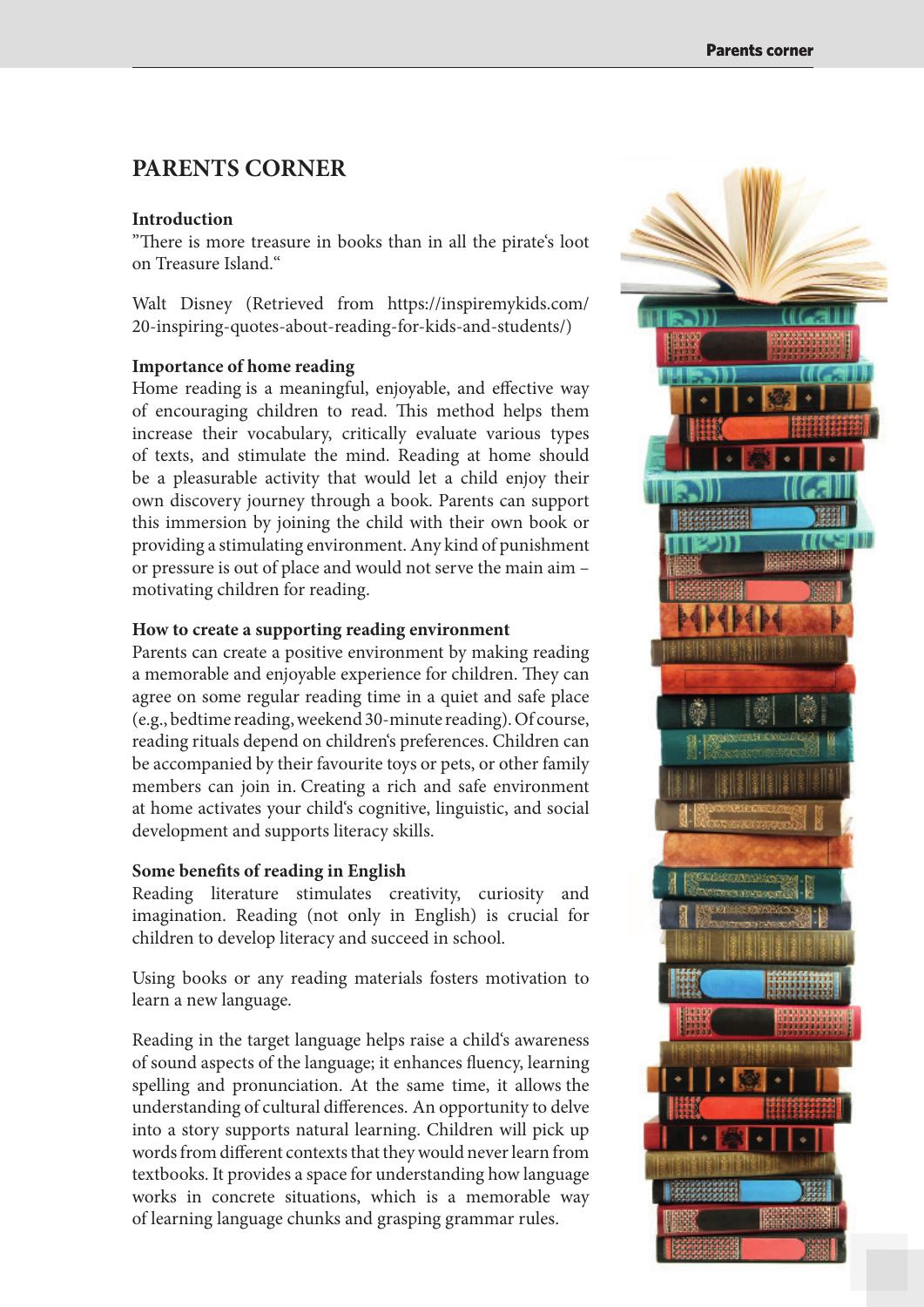# **Reading supports handling emotions**

Children sometimes cannot manage their emotions, are not empathetic, and cannot follow the rules or solve problems. Such children are often a source of conflict and disharmony and do not have healthy relationships. Parents can introduce books describing various events that children often encounter and cannot cope with: the situation when one of the parents is in the hospital, a sick father or mother or any close relative/friend, the arrival of a new sibling, ridicule from a classmate, and bullying, the first meeting with death, moving a close friend, struggling with fear, the first trip without parents, first love failure, divorce or getting to know new neighbours. Reading about these situations helps them in their current life and prepares them for what they may encounter in the future.

### **Reading with comprehension**

Comprehension is an ability to understand what has been read. If children do not fully understand what they have read, they cannot benefit from reading in any way. Reading with comprehension means that the child understands how things, people or events in stories or texts relate to each other. If parents want to help children understand the story, they should talk about the book. The questions should spring out of curiosity rather than from controlling intentions. It would strongly support the child's autonomy and critical thinking. Instead of playing the role of a testing teacher, we can ask questions such as:

As illustrations are a crucial component of picture books, children learn about the content of the text (a story, a poem) more effectively and quickly.

# *Is it a good story? Why?*

*Graded readers* are books for learners of foreign languages to help them improve their reading skills. They are available from many different publishing houses which offer fiction, nonfiction, biographies and other genres. The books are either simplifications of pieces written for native readers or original texts explicitly written for language learners. It is helpful to read stories that readers are familiar with, such as fairy tales. Such tales often contain dialogues and also repetitive phrases. Moreover, the stories include many past tenses and present tense verb forms. A good example is A Princess and the Pea by Hans Christian Andersen (accessible through https://www.storynory.com/the-princess-and-the-pea/), Little Red Riding Hood (https://www.dltk-teach.com/rhymes/littlered/story.htm) or Peter Pen by James M. Barrie (https://www.raabe.sk/peter-pan-(peter-pan). You can find a plenty of thrilling graded readers based on a child preference and interest at https://www.raabe.sk/jazykova-literatura/ anglicky-jazyk/?bfilter=f3:44.



*What do you think about the main characters? Which characters do you like most/least? Why? What is the problem? Why did it happen? Could they have done something else? Who is trustworthy? How do you know? Could it happen in our times/town/school/home? What is the main message?* 

When it comes to reading itself, it is essential to realise that every reader needs a reason to read a text. Therefore, it is necessary to think about the right motivation for the child – that is, to identify why they should read a specific book. Practising reading strategies such as finding certain information in the text, finding out what the text is about, predicting what the text will be about or how the text will continue, asking questions about the text, using one's own knowledge that might relate to the reader to read, summarising the content or visualising it, will not only help to focus the child's attention but also motivate them to read the chosen book.



#### **What to read**

There are many ways to read literature in a target foreign language for learners. One option is to choose graded readers according to their level of competence. Another option is to search for literature suitable for young learners, such as picture storybooks. A good choice is Shel Silverstein's The Giving Tree, Robert McCloskey's Make Way for Ducklings, Helen Beatrix Potter's The Tale of Peter Rabbit, Eric Carle's The Very Hungry Caterpillar.

As for the *poetry, nursery rhymes* or other types of poems, such as *limericks or counting out rhymes*, are suitable for learning grammar. Moreover, they are often funny and short. One may easily download them via the Internet (some examples are found at https://parenting. rstcry.com/articles/15-short-english-poems-for-kids-to-recite/). Other sources: the poetry of Robert Louis Stevenson or Christina Rossetti.

A helpful way to introduce young learners to serious topics, such as ecology, social problems, and relationships, is graphic novels (also adaptations of classic novels and plays by famous writers). Some novels may be downloaded from https://www.wgtn.ac.nz/lals/resources/paulnations-resources/readers/free-graded-readers/Fire-on-the-Mountain.pdf